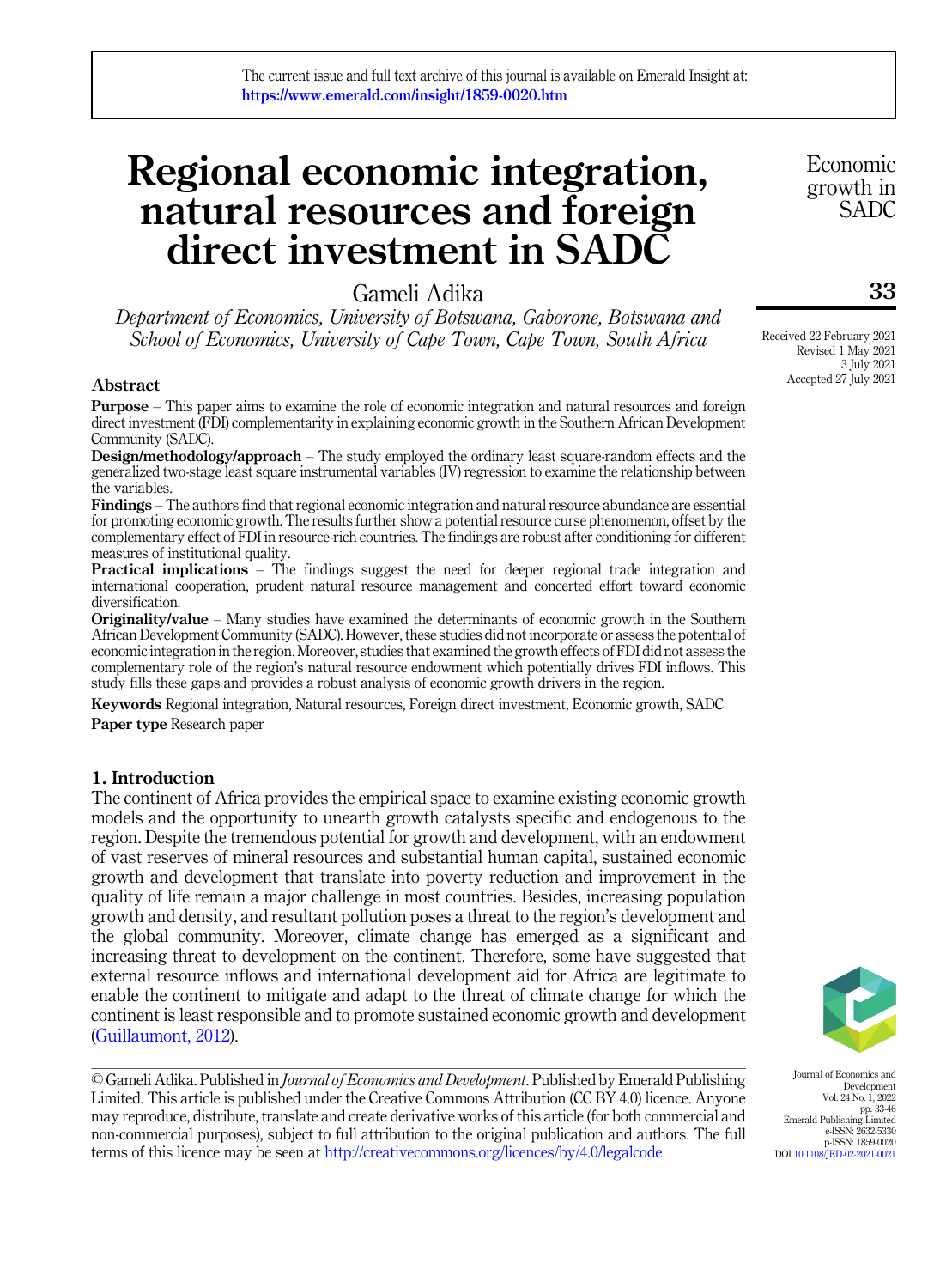<span id="page-1-0"></span>



Figure 1. Trends in GDP growth in SADC (1990–2018)

7 8



Figure 2. Trends in FDI inflows to SADC (1990–2018)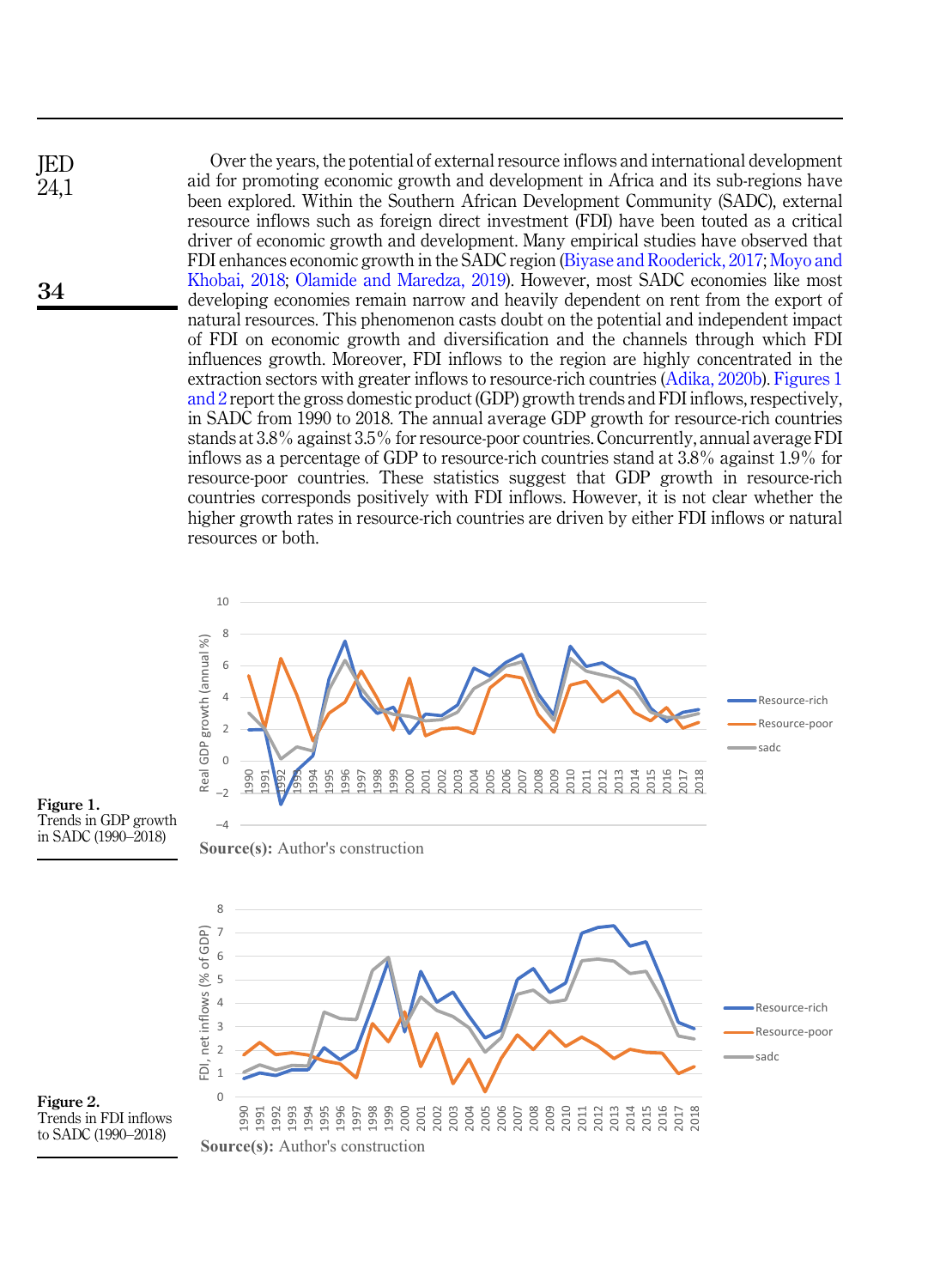Thus, the SADC region includes resource-rich countries such as Angola, Botswana, South Africa, Tanzania, The Democratic Republic of Congo and Zambia. However, previous studies that have examined the potential of FDI to influence economic growth failed to capture the potential interdependence/complementarity between FDI and natural resources in promoting economic growth. [Figures 1 and 2](#page-1-0) seem to suggest that FDI inflows to the region are driven by the availability of natural resources. Consequently, it is imperative to examine the interaction between FDI and natural resources and their potential implications for economic growth. Moreover, previous empirical growth regressions did not control for the region's natural resource endowments that constitute a significant driver of growth in most countries in the region. Another critical omission has been the failure to examine the potential impact of the regional economic integration, and in particular, the participation of member countries in the free trade area (FTA) on economic growth. These omissions create a critical gap and limit our understanding of the drivers of economic growth in the region.

Therefore, this paper attempts to examine the critical drivers of economic growth in the SADC region. We control for the potential growth effects of the region's endowments of natural resources. We also extend previous studies that examined the role of FDI in the region by examining the interaction between natural resource endowment and FDI. This allows us to understand the interdependence between FDI and natural resources and test the hypothesis that FDI inflows to the region is driven by the availability of natural resources. Besides, we also examine the impact of regional economic integration through the participation of member countries in the FTA on economic growth. The study makes two main contributions to the literature. First, the study provides empirical evidence on the impact of economic integration on economic growth. Second, we determine the contribution of the region's vast natural resource endowment to economic growth and the potential complementarity between natural resources and FDI inflows for promoting economic growth in the SADC region.

The empirical estimations reveal that regional economic integration enhances economic growth. We also found that natural resource endowment is essential for promoting economic growth in the region. Moreover, we observed that resource-rich countries showed the tendency to exhibit a resource curse phenomenon. However, with greater FDI inflows relative to their resource-poor counterparts, resource-rich countries on average report a slightly higher growth rate than their resource-poor counterparts. The results further suggest that FDI inflows may be largely resource-seeking in the region. The rest of the paper is organized as follows. [Section 2](#page-2-0) presents a review of the empirical literature. [Section 3](#page-4-0) presents the methodology and empirical models. [Section 4](#page-5-0) presents the empirical analysis and discussions, and [Section 5](#page-9-0) presents the conclusion and policy recommendations.

#### <span id="page-2-0"></span>2. Review of empirical literature

Several studies have established a positive relationship between FDI inflows and economic growth. FDI inflows create employment opportunities and enhance productivity and innovation among indigenous firms in developing and transition economies ([Adeniyi](#page-11-2) et al., [2012;](#page-11-2) [Ahmed, 2014](#page-11-3); [Alege and Adeyemi, 2014](#page-11-4)), and promote technological diffusion and advancement through labor mobility between foreign and indigenous firms [\(Alfaro](#page-11-5) et al., [2006;](#page-11-5) [Ozekhome, 2017](#page-12-3)), which result in positive spillovers to the domestic economy. But, FDI has also been found to impede economic growth by crowding out domestic investment in some recipient countries [\(Bermejo Carbonell and Werner, 2018](#page-11-6)). The mixed results require that we examine pre-existing conditions and access their potential to impede or enhance the effectiveness of FDI in promoting economic growth in FDI recipients' economies.

Economic growth in SADC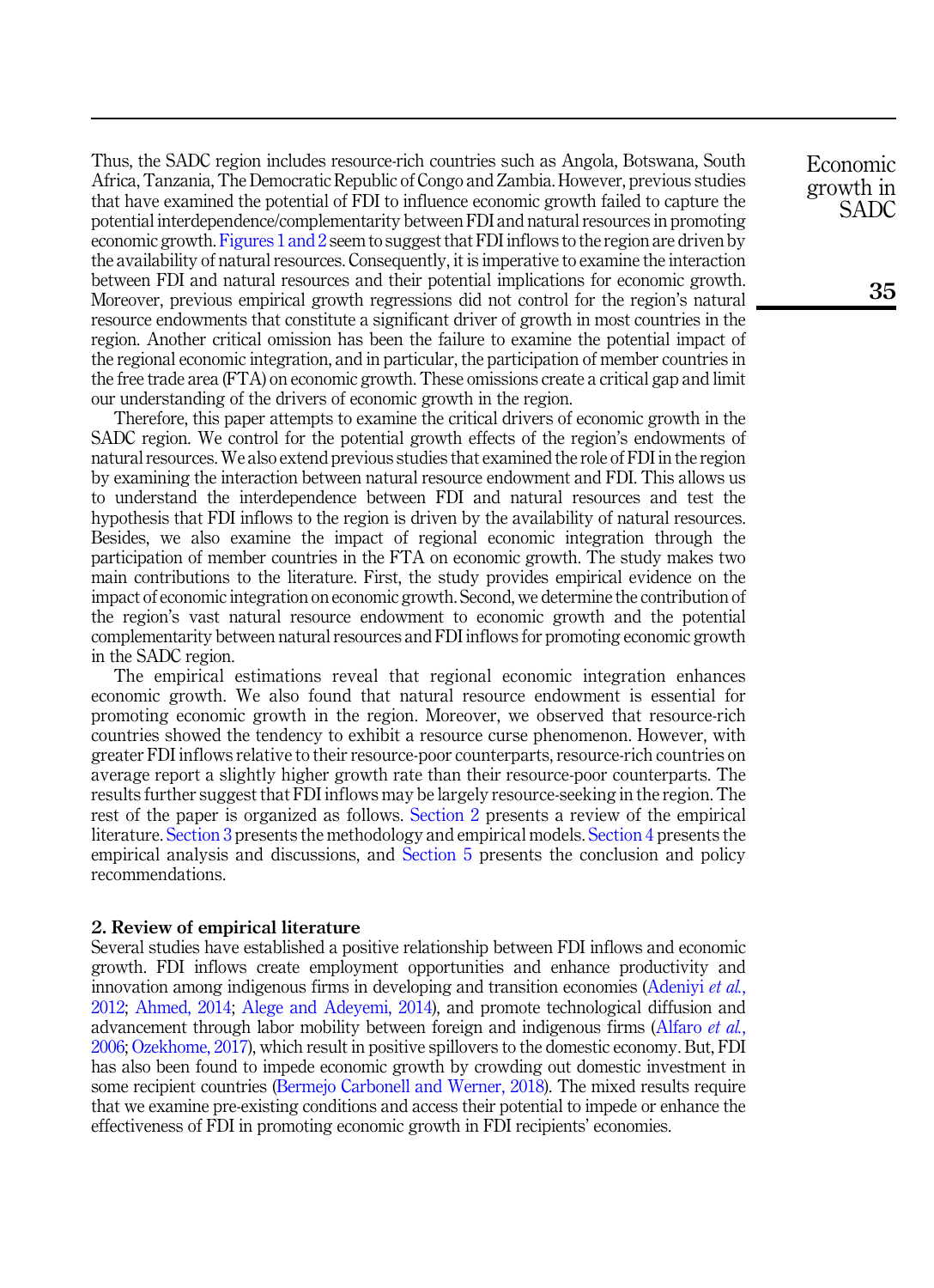Foreign aid, formally referred to as Official Development Assistance (ODA), has also been linked to economic growth in developing countries. Like FDI, the impact of ODA on economic growth is inconclusive. [Yiew and Lau \(2018\)](#page-13-0) observed a U-shape relationship between foreign aid and economic growth, suggesting that ODA initially impacts economic growth negatively, but when effectively managed it could enhance growth in the long run. The authors, however, cautioned that overdependence on ODA inflows might have negative repercussions for sustained growth and development. On their part, [Burnside and Dollar](#page-11-7) [\(2004\)](#page-11-7) observed that pre-conditioned on good fiscal, monetary and trade policies, ODA could positively impact economic growth. However, some authors have found that ODA is detrimental to economic growth in some recipient countries ([Mallik, 2008](#page-12-4); [Rehman and](#page-12-5) [Ahmad, 2016\)](#page-12-5).

The literature on the natural resources and economic growth nexus presents a "paradox of plenty." This is primarily due to the strange results observed from countries blessed with the abundance of natural resources that are characterized by lower growth rates when compared to less resource endowed counterparts. Many studies have observed a negative relationship between natural resource abundance and economic growth ([Sachs and Warner, 1995](#page-12-6); [Auty, 2001](#page-11-8); [Ding and Field, 2005](#page-11-9); [Stijns, 2005](#page-13-1); [Kangning](#page-12-7) [and Jian, 2006](#page-12-7)). In these studies, the authors regress economic growth on different measures of natural resource endowment and observed that resource endowment was inversely related to economic growth, a phenomenon often referred to as the resource curse.

However, some authors have questioned the methodology and variables employed in analyzing the natural resource abundance and economic growth nexus [\(Adika, 2020a\)](#page-11-10). Moreover, [Lederman and Maloney \(2002\)](#page-12-8) noted that the negative relationship between natural resource endowment and economic growth might not hold when country-specific characteristics and endogeneity issues are accounted for in the regression analysis. Similarly, a recent meta-analysis of the natural resources and economic growth nexus found weak evidence in support of the negative relationship between natural resource endowment and economic growth [\(Havranek](#page-12-9) et al., 2016).

The economic integration and economic growth nexus have gained significant attention over the last three decades, but have been characterized by mixed results. [Vanhoudt \(1999\)](#page-13-2) examined the effect of regional integration and European Union (EU) membership on economic growth in a panel of 23 OECD countries and found no evidence of significant growth associated with regional economic integration. On the contrary, other authors have found a positive and significant relationship between economic integration and economic growth in Europe ([Henrekson](#page-12-10) et al., 1997; [Crespo-Cuaresma](#page-11-11) et al., 2017; [Bose and Bristy, 2017\)](#page-11-12), South Asia [\(Sadiq and Ghani, 2007](#page-12-11); [Rahman](#page-12-12) et al., 2012) and Southeast Asia [\(Bong and](#page-11-13) [Premaratne, 2018\)](#page-11-13). Over the years, several attempts have been made to replicate the Asian success stories of regional economic integration in other parts of the world, particularly in Africa. However, these attempts have been mostly unsuccessful with mixed results. In sub-Saharan Africa, [Tumwebaze and Ijjo \(2015\)](#page-13-3) examined the regional economic integration and economic growth nexus in the Common Market for Eastern and Southern Africa (COMESA) and found no significant impact of regional integration on economic growth. On the contrary, using a self-constructed regional integration index, [Kamau \(2010\),](#page-12-13) found a positive and significant impact of economic integration on economic growth in eastern and southern Africa.

This paper incorporates the impact of regional economic integration, measured by the participation of member countries in the SADC FTA, on economic growth in the region. In addition, we control for the regions' vast natural resource endowment alongside other conventional economic growth variables such as human capital, savings and external resource inflows.

JED 24,1

36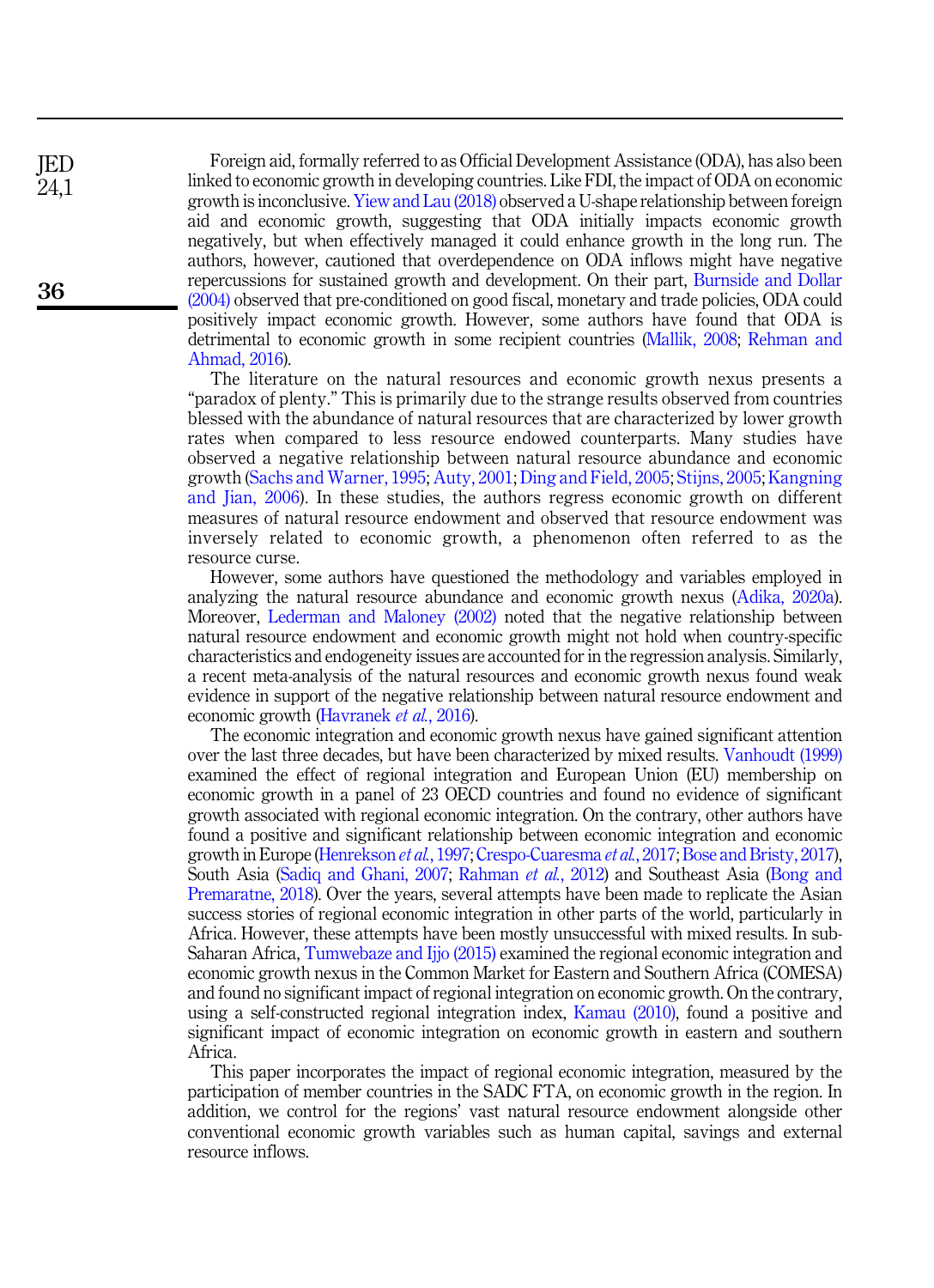# <span id="page-4-0"></span>3. Methodology

3.1 Theoretical framework and empirical models

The baseline framework of any empirical study on growth is to define a growth model that has its foundations on an aggregate production function. Our empirical model is derived from the neo-classical [Solow \(1956\)](#page-12-14) and [Swan \(1956\)](#page-13-4) growth models. The Solow growth model explicitly assumes that the level of technology is exogenously determined outside the model. One cardinal shortcoming of the Solow growth model is that it lacks micro-economic foundations for defining technical change as an explanatory variable that determines growth. We deal with this shortcoming by augmenting the Solow model with the [Rebelo](#page-12-15) [\(1991\)](#page-12-15) AK model with an endogenously determined technology. The composite model is expressed as follows:

$$
Y = Ak \tag{1}
$$

<span id="page-4-3"></span>where k is the capital-labor ratio  $K/L$ , K is a composite measure of physical and human capital stock and  $\hat{A}$  is the endogenously determined level of technology and is explained by country-/region-specific characteristics and underlying endogenous macro-economic factors [\(Sachs and Warner, 1997](#page-12-16)). This paper attempts to answer two critical questions: (1) Does economic integration and natural resources impact economic growth in SADC? and (2) How do natural resources and FDI interact to explain economic growth in the region? Therefore, following [Sachs and Warner \(1997\)](#page-12-16) and [Malikane and Chitambara \(2017\),](#page-12-17) the empirical models for this study are specified as follows:

<span id="page-4-2"></span>
$$
gdp_{it} = \gamma_0 + \gamma_1 hcap_{it} + \gamma_2 sav_{it} + \gamma_3 trade_{it} + \gamma_4 fdi_{it} + \gamma_5 oda_{it} + \gamma_6 nrr + \gamma_7 sadc + \mu_i
$$
  
+  $\varepsilon_{it}$  (2)

<span id="page-4-1"></span>
$$
gdp_{it} = \gamma_0 + \gamma_1 hcap_{it} + \gamma_2 Sav_{it} + \gamma_3 trade_{it} + \gamma_4 fdi_{it} + \gamma_5 oda_{it} + \gamma_6 nrr + \gamma_7 rich
$$
  
+  $\gamma_8 rich * fdi + \mu_i + \varepsilon_{it}$  (3)  
 $(i = 1, ..., 16 and t = 1, ..., 29)$ 

where human capital (hcap), gross domestic savings (sav) and trade openness (trade) capture the vector of domestic resources; foreign direct investment (fdi) and official development assistance (oda) capture the vector of external resources that could stimulate growth in the economy and natural resource rent (nrr) captures natural resource endowment. The variable sadc is the economic integration dummy variable that takes the value of 1 for SADC member countries that participate in the FTA and 0 for non-participation in the FTA. It captures the impact of economic integration on economic growth in the region.  $\mu_i$  and  $\varepsilon_{it}$  capture the country-specific heterogeneity and the idiosyncratic error terms, respectively.

In [equation \(3\)](#page-4-1), the study examines the impact of natural resource endowment in explaining economic growth between the resource-rich and resource-poor countries in the region. We further examine and compare the relative effectiveness and significance of FDI in resource-rich and resource-poor countries. Consequently, the variable "Rich" is a dummy variable that takes the value of 1 for resource-rich countries and 0 for resource-poor countries. A country is considered resource-rich if it has an average natural resource rent exceeding 5% of GDP. The interaction term captures the net effect of FDI in resource-rich countries relative to resource-poor countries.

Economic growth in SADC

37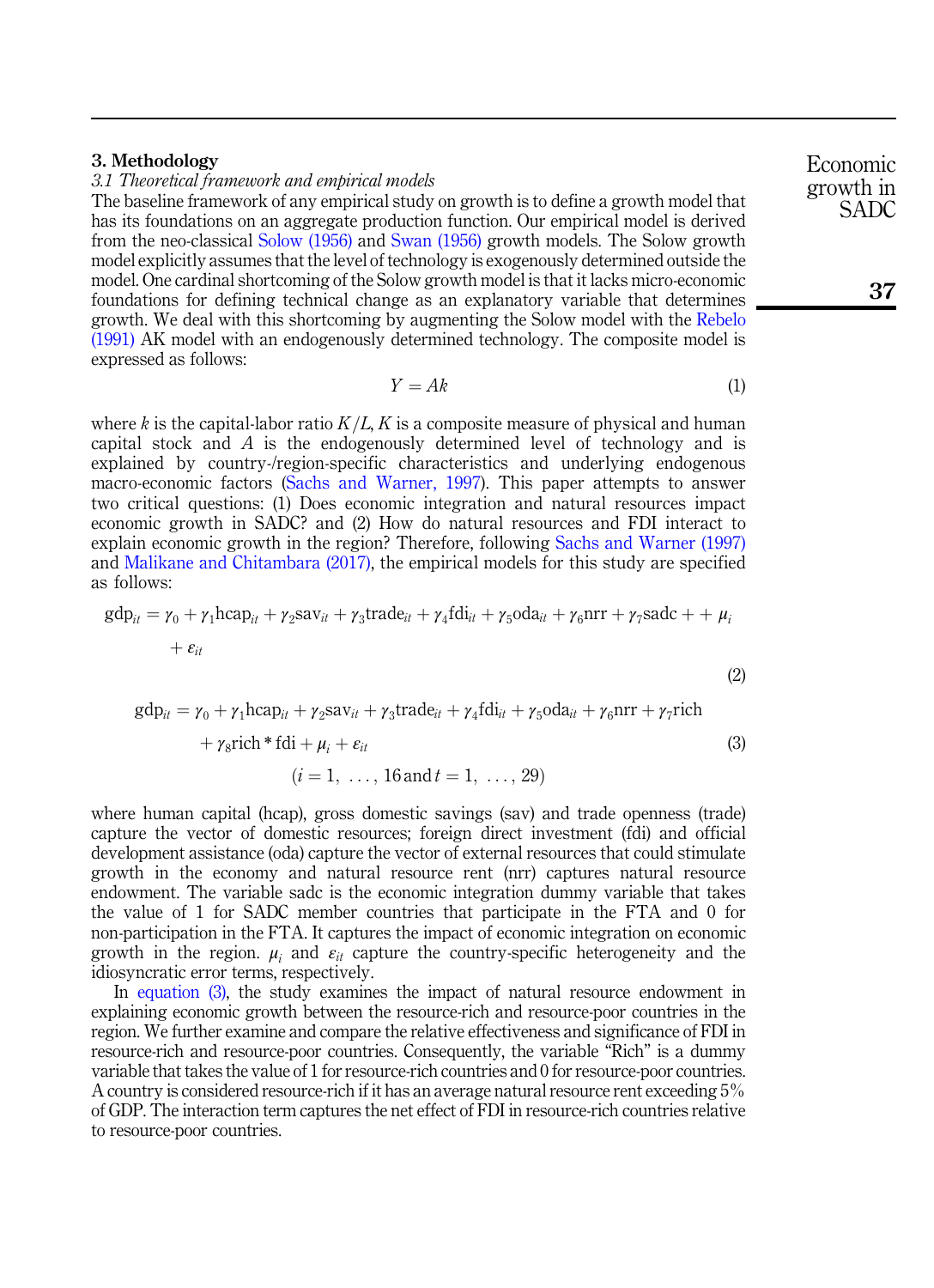3.2 Data and summary descriptive statistics JED

The data for the study were extracted from the World Bank's World Development Indicators (WDI) and African Development Bank Group Socio-economic indicators 2019. The study covers the periods from 1990 to 2018 and is informed by the establishment of SADC in August 1992. Table 1 reports the definition and sources of the model variables.

# <span id="page-5-0"></span>4. Empirical analysis

The traditional analysis of panel time-series data often begins by examining the stationary properties of the macro variables using various panel unit root tests. However, most authors often ignore the underlying assumptions of the panel unit root tests employed. The popular first-generation panel unit root tests, including (Im et al.[, 2003;](#page-12-18) Levin et al.[, 2002](#page-12-19)), assume cross-sectional independence among the individual time series in the panel. However, this assumption is restrictive and mostly unrealistic, particularly for the region under consideration where economic integration and interdependence are prevalent. Therefore, this study employed the Cointegrated Augmented Dickey-Fuller (CADF) panel unit root test ([Pesaran, 2007\)](#page-12-20), to examine the stationary properties of the panel data variables. Indeed, the Breusch and Pagan Lagrange Multiplier (LM) test for cross-sectional dependence confirmed the existence of cross-sectional dependence among the series. Thus, Pesaran's Cointegrated Augmented Dickey-Fuller (CADF) test is suitable for our sample size  $(N = 16$  and  $T = 29$ ) and

|                                     | Variables                                | Proxy                                                                                                                                                                                                    | Source                  |
|-------------------------------------|------------------------------------------|----------------------------------------------------------------------------------------------------------------------------------------------------------------------------------------------------------|-------------------------|
|                                     |                                          | Dependent variable                                                                                                                                                                                       | <b>AFDB</b>             |
|                                     | Economic growth (gdp)                    | Real GDP growth (annual $\%$ )<br>Domestic variables                                                                                                                                                     |                         |
|                                     | Human capital (hcap)                     | School enrollment, secondary (% gross)                                                                                                                                                                   | <b>AFDB</b>             |
|                                     | Savings (sav)                            | Gross domestic savings (% of GDP)                                                                                                                                                                        | WDI                     |
| Table 1.                            | Trade openness (trade)                   | Trade (% of GDP)                                                                                                                                                                                         | <b>WDI</b>              |
|                                     | Natural resource<br>endowment (nrr)      | Total natural resources rents (% of GDP)                                                                                                                                                                 | <b>WDI</b>              |
|                                     |                                          | External Variables                                                                                                                                                                                       |                         |
|                                     | Foreign direct<br>investment (fdi)       | Foreign direct investment, net inflows (% of GDP)                                                                                                                                                        | WDI                     |
|                                     | Official development<br>assistance (oda) | Net ODA received (% of GNI)                                                                                                                                                                              | <b>WDI</b>              |
|                                     |                                          | Dummy Variables                                                                                                                                                                                          |                         |
|                                     | Sadc                                     | Dummy variable which takes a value of 1 for participation in<br>the FTA and 0 otherwise                                                                                                                  | Authors<br>Construction |
|                                     | Rich                                     | Dummy variable which takes the value of 1 for resource-rich                                                                                                                                              | Authors                 |
|                                     |                                          | countries and 0 for resource-poor countries<br>Institutional Variables                                                                                                                                   | Construction            |
|                                     | Democracy                                | The extent to which a country's citizens can participate in<br>selecting their government as well as freedom of expression.                                                                              | WGI                     |
|                                     | Political stability                      | freedom of association and free media<br>Perceptions of the likelihood that the government will be<br>destabilized or overthrown by unconstitutional or violent                                          | WGI                     |
|                                     |                                          | means                                                                                                                                                                                                    |                         |
|                                     | Control of corruption                    | The extent to which public power is exercised for private<br>gain, including both petty and grand forms of corruption, as<br>well as "capture" of the state by elites and individual interests           | WGI                     |
| Variable definitions<br>and sources |                                          | <b>Note(s):</b> Abbreviations: AFDB: the African Development Bank Group Socio-economic dataset, WDI: the<br>World Bank World Development Indicators dataset and WGI: the Worldwide Governance Indicators |                         |

38

24,1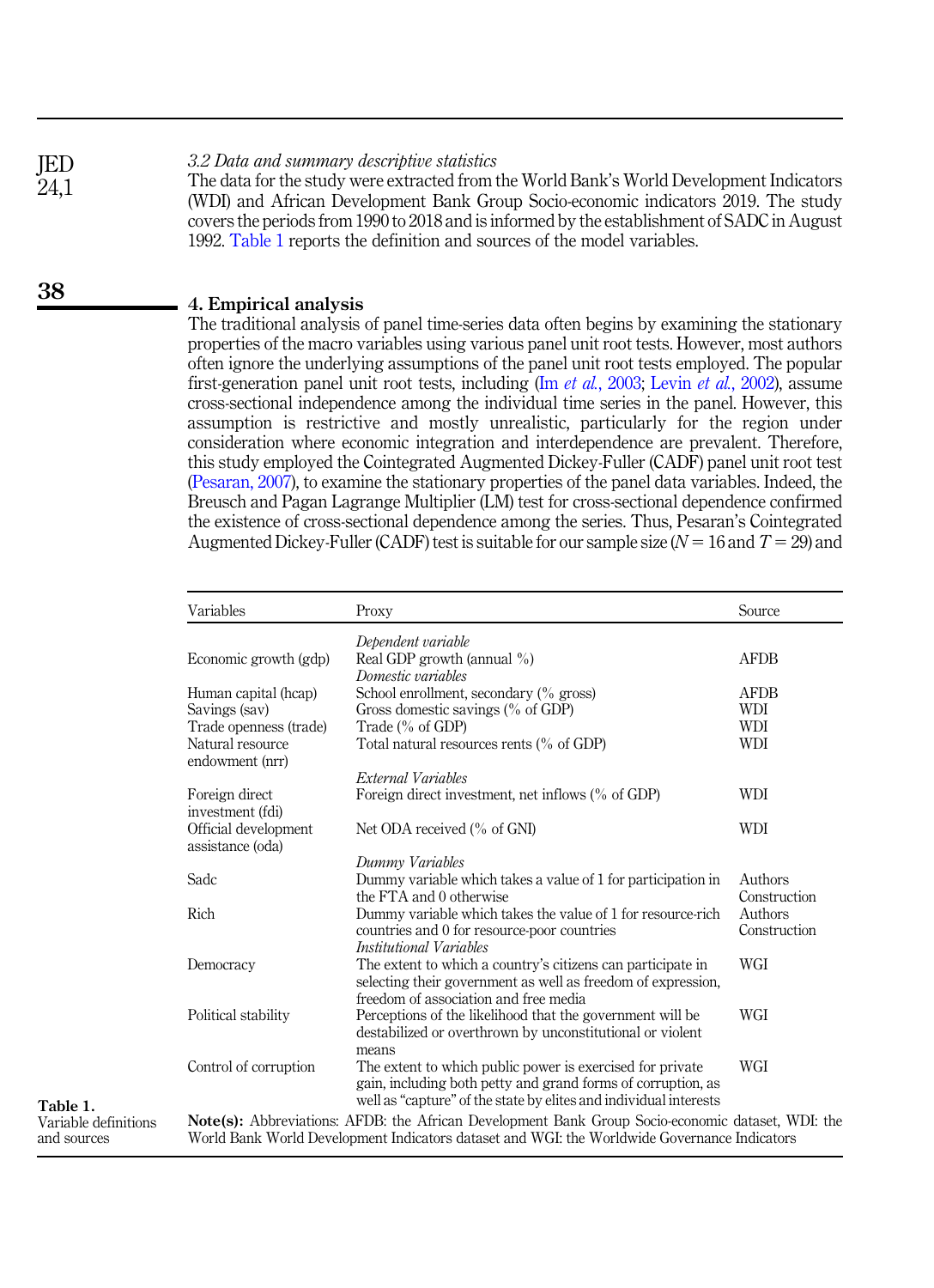cross-section dependence in the panel time series. The unit root test results suggest that gross domestic product (GDP), gross domestic savings, FDI, official development assistance and natural resource rent are stationary at levels I(0). The other variables, namely, trade openness and human capital, are stationary after de-trending. Table 2 below reports the summary descriptive statistics of the model variables.

The study employed the instrumental variables (IV) regression to estimate the parameters of the empirical equations. The choice of this technique is to enable us to control for possible endogeneity in our estimated models. In the presence of endogeneity, the IV regression, such as the 2SLS, provides a more robust estimate compared with the standard panel data models such as pooled ordinary least squares (OLS), fixed effects (FE) and random effects (RE) models. In the empirical models specified in [equations \(2\) and \(3\)](#page-4-2), we hypothesized the potential endogeneity of some of the regressors. We deal with the potential endogeneity by employing internal instruments in the two-stage least square (2SLS) IV regression. To confirm the consistency of our estimates and to examine the choice of specification, we employed the Hausman test for regressor endogeneity. The comparison with the more efficient RE OLS suggests a non-rejection of the null hypothesis of exogeneity of the regressors with the conclusion that the differences in the estimated coefficients are not systematic. In the empirical estimations, we examined all the potential endogenous regressors independently and sought to uniquely identify each, independent of others.

Moreover, we did not implement a fixed effects (FE) specification due to the dummy variables as they would be differenced away in the fixed effects (FE) estimations. [Table 3](#page-7-0) reports the results of the empirical estimations of the OLS RE and generalized two-stage least square (G2SLS) RE IV [\[1\]](#page-11-14) and specification and diagnostic tests for endogeneity.

#### 4.1 Discussion of empirical results

The results of the empirical analysis from both OLS and G2SLS IV regression are consistent with respect to the signs of the coefficients. However, the size and levels of significance vary marginally across the two estimators. The empirical analysis and discussions are based on the more efficient RE OLS, the preferred specification.

The empirical estimations reveal that regional economic integration positively and significantly impacts economic growth in the SADC. While this observation is contrary to empirical estimations from Europe and parts of Asia, it is mainly consistent with [Kamau](#page-12-13) [\(2010\)](#page-12-13), who observed that regional integration positively impacts economic growth in Eastern and Southern Africa. However, it is worthy to note that [Kamau \(2010\)](#page-12-13) employed a

| Variable observation                                                   | Observation | Mean  | Std. Dev | Min          | Max    |                           |
|------------------------------------------------------------------------|-------------|-------|----------|--------------|--------|---------------------------|
| GDP growth                                                             | 464         | 3.69  | 4.75     | $-23.9834$   | 26.85  |                           |
| Human capital                                                          | 464         | 46.09 | 26.18    | 5.2674       | 109.44 |                           |
| Gross domestic savings                                                 | 453         | 10.66 | 17.54    | $-53.2117$   | 54.39  |                           |
| Trade openness                                                         | 457         | 85.44 | 40.74    | 21.6498      | 225.02 |                           |
| Foreign direct investment                                              | 464         | 4.02  | 6.33     | $-6.8977$    | 57.84  |                           |
| Official development assistance                                        | 456         | 8.16  | 9.63     | $-0.2509$    | 67.74  |                           |
| Natural resource rent                                                  | 449         | 8.68  | 10.15    | 0.0011       | 56.61  | Table 2.                  |
| <b>SADC</b>                                                            | 464         | 0.86  | 0.33     | $\theta$     |        | Summary of                |
| Rich                                                                   | 464         | 0.69  | 0.464    | $\mathbf{0}$ |        | descriptive statistics of |
| <b>Source(s):</b> Authors' computation based on data from AFDB and WDI |             |       |          |              |        | main variables            |

Economic growth in SADC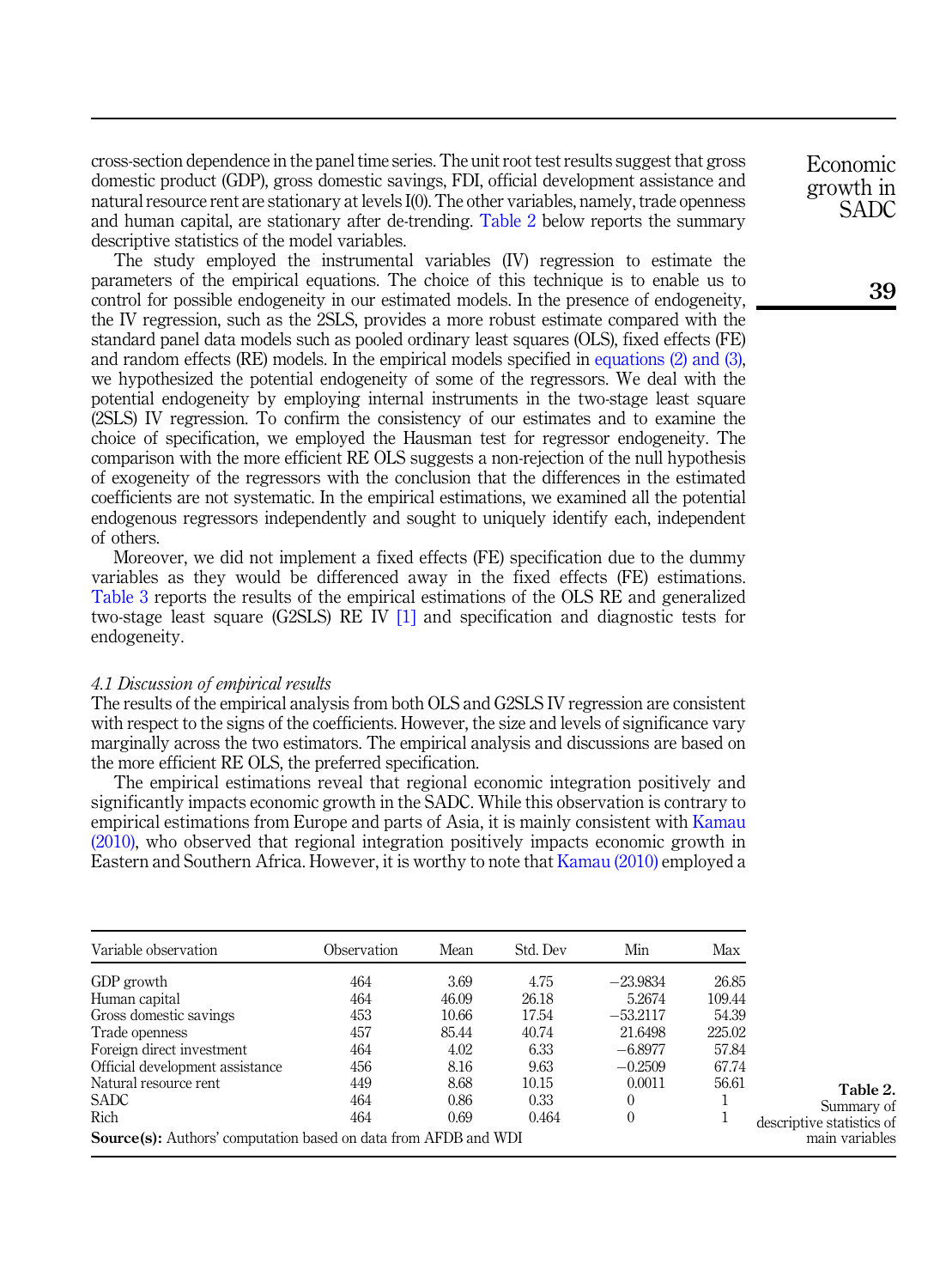<span id="page-7-0"></span>

| JED<br>24,1<br>40                                                | Model 2<br>G2SLS-random effects | $0.0536***$ $(0.0154)$<br>$-0.0548***$ (0.0191)<br>0.0879*** (0.0287)<br>0.00117 (0.0522)<br>$-116.7* (62.54)$<br>$0.0597*0.0312$<br>0.114* (0.0692)<br>$0.216* (0.113)$<br>$-1.225*$ (0.642)<br>35.98***<br>0.3339<br>415                                                                                                                                                                                                                                                                                                                                                                                                                                |
|------------------------------------------------------------------|---------------------------------|-----------------------------------------------------------------------------------------------------------------------------------------------------------------------------------------------------------------------------------------------------------------------------------------------------------------------------------------------------------------------------------------------------------------------------------------------------------------------------------------------------------------------------------------------------------------------------------------------------------------------------------------------------------|
|                                                                  | Model 1                         | 0.0423*** (0.0144)<br>$-0.0520***0.0192$<br>$0.0558* (0.0319)$<br>$-113.6*$ (63.72)<br>$0.116**$ $(0.0455)$<br>$3.724***$ (1.387)<br>0.0589* (0.0351)<br>$0.261**0.114$<br>0.0424 (0.0289)<br>38.79***<br>0.1148<br>408                                                                                                                                                                                                                                                                                                                                                                                                                                   |
|                                                                  | Model <sub>2</sub>              | $-0.0514***$ (0.0188)<br>0.0948*** (0.0186)<br>0.0786*** (0.0299)<br>0.113*** (0.0288)<br>$-155.6***$ (59.98)<br>$0.165**$ $(0.0694)$<br>$-0.0496(0.0529)$<br>$0.244**$ (0.105)<br>$-1.154*$ (0.623)<br>52.87***<br>431                                                                                                                                                                                                                                                                                                                                                                                                                                   |
|                                                                  | OLS random effects<br>Model 1   | the Durbin–Wu-Hausman are in respect of gross domestic savings. The Durbin–Wu-Hausman test for the endogeneity of trade, FDI, ODA<br>$p > 0.05$ , * $p < 0.1$ . (Standard errors in parentheses)<br>$-0.0497***$ (0.0188)<br>$0.0819***0.0183$<br>0.0744** (0.0309)<br>0.0722** (0.0296)<br>0.114*** (0.0436)<br>$-151.9**$ (61.87)<br>3.905*** (1.318)<br>$0.288***0.107$<br>0.0393(0.0349)<br>54.76***<br>424                                                                                                                                                                                                                                           |
| Table 3.<br>Empirical estimates of<br>economic growth<br>in SADC | Dependent variable (GDP)        | (4) The specification with the complete set of endogenous instruments reported $\beta$ -values of 0.2889 for equation (1)<br>(2) The study employed two-period lags as instruments for all hypothesized endogenous variables<br>and natural resources suggests that they are exogenous<br>lue)<br>nce<br>Official development assistan<br>(3) The reported estimates of<br>Durbin-Wu-Hausman $(b$ -va<br>Note(s): (1) *** $p \leq 0.01$ , ** $p$<br>Foreign direct investment<br>Gross domestic savings<br>Natural resource rent<br>Trade openness<br>Human capital<br>Observations<br>Constant<br>Rich*fd<br>Wald $\chi$<br><b>SADC</b><br>Years<br>Rich |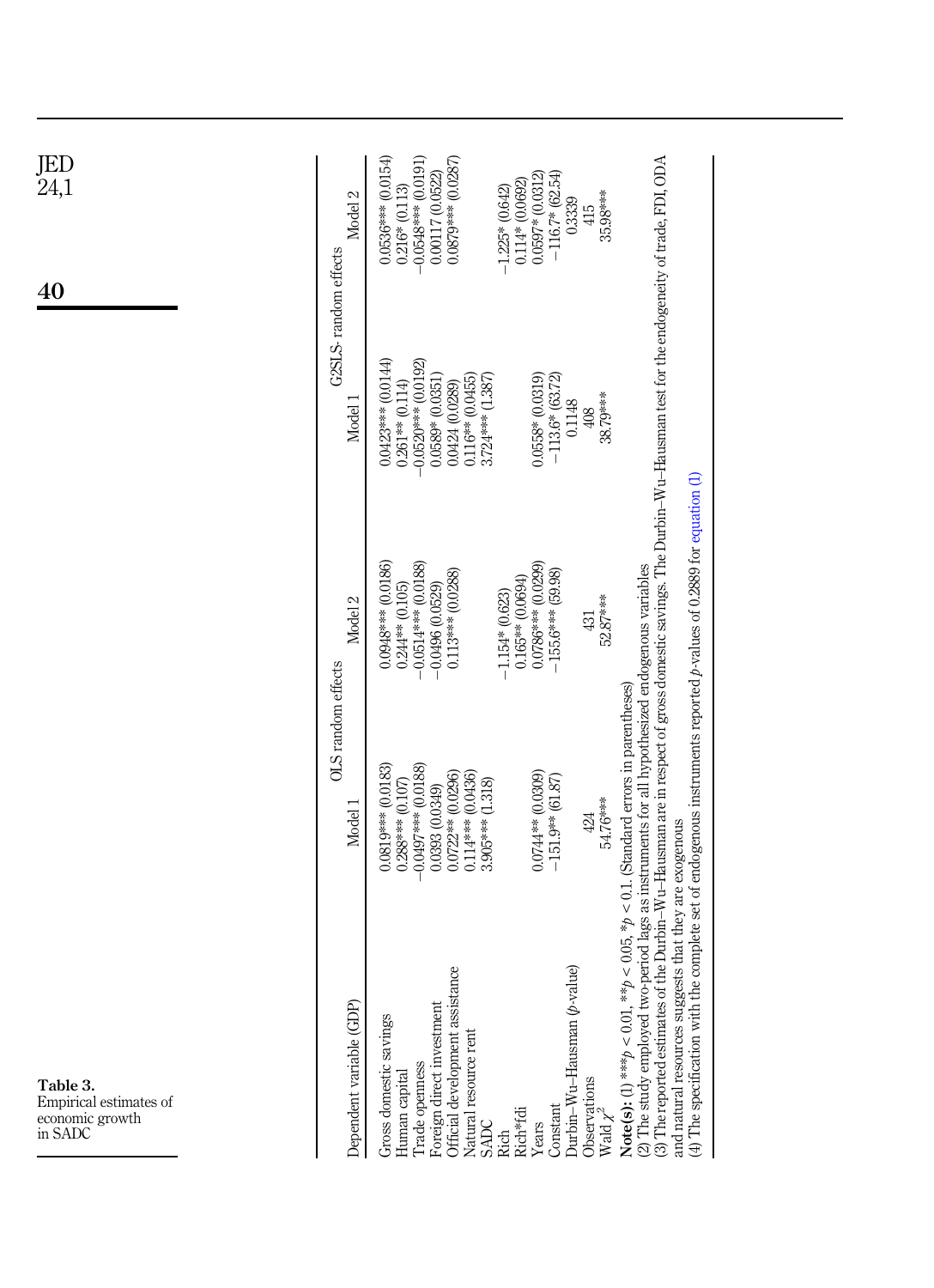self-constructed integration index in his analysis. Therefore, this study constitutes the first attempt to examine the impact of participation in the SADC regional trade bloc established in 2008 on economic growth in the region. The results suggest that member countries' participation in the SADC FTA promotes economic growth. Besides, we observe that trade openness has a negative and significant impact on economic growth in the region, probably due to the relatively larger ratios of extra SADC imports and exports of goods in the region.

The results also indicate that natural resource endowments measured by natural resource rent as a percentage of GDP have an overall positive and significant independent impact on economic growth in the region. The estimated coefficient suggests that a unit increase in natural resource rent could spur an approximately 0.1 unit increase in GDP growth across countries in the region. However, we find that FDI has no significant independent impact on economic growth in the region. We observe that the effect of FDI is only significant in relation to its interaction with natural resources. This suggests that FDI and natural resources are significant complements in explaining economic growth in the region. We find that, while natural resources are desirable and can impact economic growth, natural resource endowment does not sufficiently guarantee higher economic growth in resource-rich countries. Instead, the region's resource-rich countries exhibit a slower growth rate than their resource-poor counterparts apart from FDI inflows.

Thus, we find a potential resource curse phenomenon in the region, with resourcerich countries showing an average growth rate of 1.2% lower than their resource-poor counterparts. Indeed, resource-rich countries such as Angola and South Africa, recorded average growth rates of  $0.9\%$  and  $1.1\%$ , respectively, between 2014 and 2018, while their resource-poor counterparts such as Mauritius and Seychelles recorded average growth rates of 3.7% and 5.2%, respectively, over the same period. However, FDI inflows to resource-rich countries appear to complement and significantly offset the resource curse phenomena leading to the observed overall average higher growth rates in resource-rich countries in the region compared to their resource-poor counterparts. The estimated coefficient of the interaction between the resource-rich variable (Rich) and FDI suggests that overall resource-rich countries in the region grow at an average rate of approximately 0.2% higher than their resource-poor counterparts due to the natural resource-driven relatively higher FDI inflows. This result is crucial for assessing the relative contributions of natural resources and FDI in promoting economic growth and reinforces the natural resource endowment FDI inflows nexus in the region. However, since natural resources are exhaustible and irreplaceable, the respective economies must sufficiently diversify away from resource dependence to safeguard against a decline in economic growth emanating from potential declines in FDI inflows concomitant with resource depletion.

Most of the other control variables are consistent with a priori expectations. Gross domestic savings have a positive and significant impact on economic growth in SADC. The size of the coefficient suggests that a unit increment in savings rate will increase GDP growth by approximately 0.1 units at a 1% level of significance. Similarly, human capital growth has a significant impact on economic growth. This result is incredibly encouraging for the SADC and, in particular, countries such as Botswana that is deeply committed to investing in education and infrastructure as critical drivers of economic growth and long-term economic diversification.

#### 4.2 Robustness checks

To examine the robustness of the preliminary empirical estimates, and to control for other potential confounding variables, we condition for the quality of institutions within the Economic growth in SADC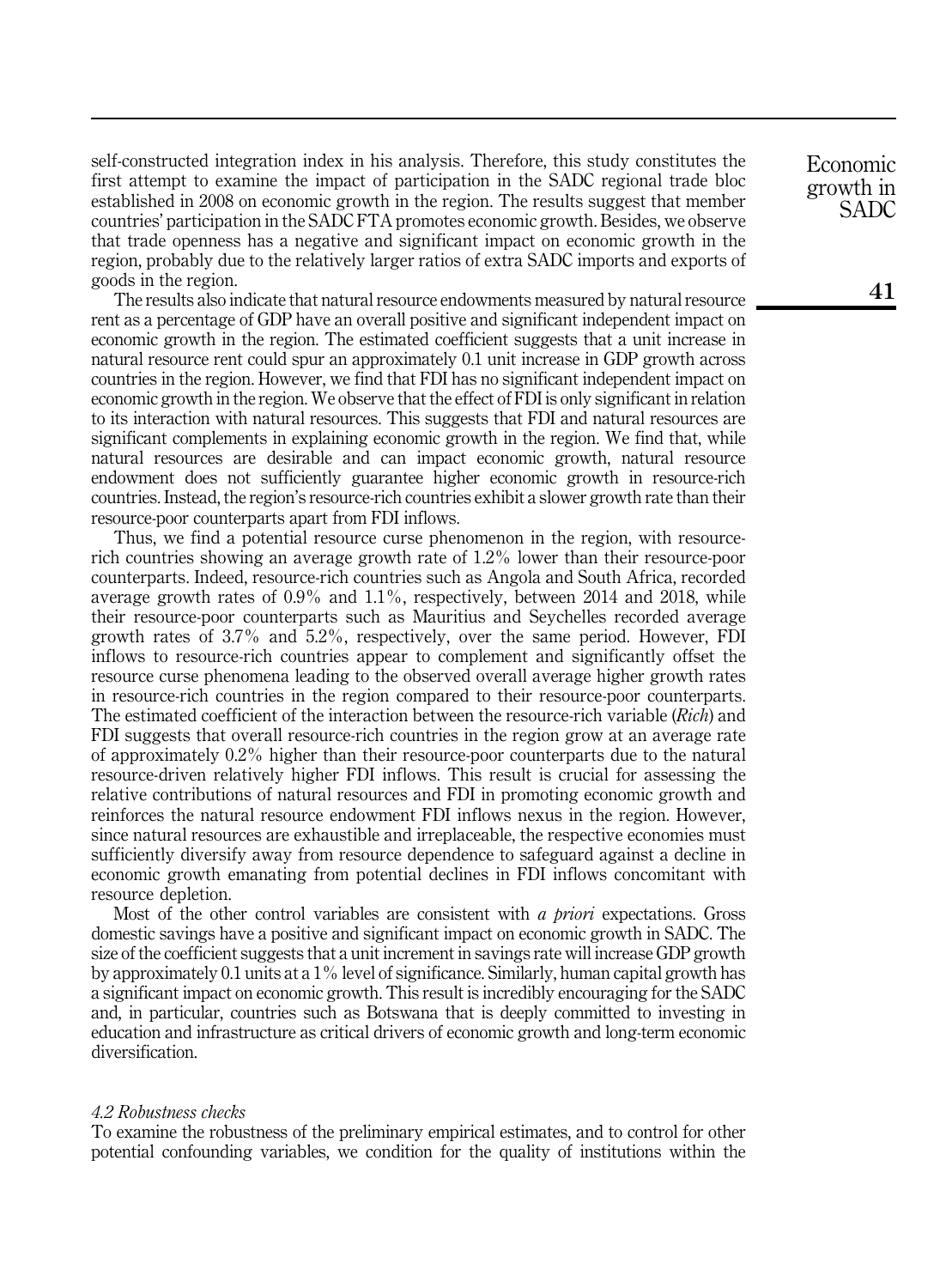region. [Adika \(2020a\)](#page-11-10) observed that some institutional factors such as political stability and the extent of democracy are critical for sustaining economic growth in resource-rich countries in sub-Saharan Africa. Moreover, other authors have also suggested that resource-rich countries with better institutions could attract greater inflows of FDI to enhance economic growth and development ([Acemoglu and Robinson, 2008](#page-11-15)). Consequently, we controlled for three institutional variables, namely, political stability, the extent of democracy and control of corruption. The results of the empirical estimates are reported in [Table 4](#page-10-0).

The signs of the estimated coefficients are consistent when we control for institutional variables. We observe a decline in the magnitude of the estimated coefficient for the variable "Rich" and the interaction term. However, they both maintain their signs and significance. The variation in the estimated magnitudes may be attributable to the considerable reduction in the study sample and period due to the availability of data on institutional variables. Therefore, the preliminary findings are robust when we condition for institutional variables [\[2\]](#page-11-16). The empirical results suggest that the control of corruption has a positive and significant impact on economic growth. The estimated coefficient of 0.4 suggests that a 1 unit increase in the control of corruption index would, on average, increase economic growth by approximately 0.4 units.

#### <span id="page-9-0"></span>5. Conclusion and policy recommendations

This study sought to examine the impact of regional economic integration on economic growth and the relative contributions and complementarity between natural resources and FDI in the SADC region. A critical contribution has been the control for two crucial variables that have been omitted from previous growth regressions, namely the impacts of economic integration and natural resource endowment on economic growth. The study employed the OLS and the IV estimator to control for potential endogeneity.

The empirical analysis revealed that regional economic integration significantly enhances economic growth in the region. We found that natural resources and FDI jointly and significantly impact economic growth in the region's resource-rich countries. The results established a high degree of complementarity between natural resource endowment and FDI inflows and their potential to impact economic growth and enable the region to overcome the resource curse phenomenon. Moreover, the results reveal that domestic resources such as gross domestic savings and human capital significantly impact economic growth in the region.

The study provides some policy lessons. First, there is a need for deeper collaboration with the region's International Cooperating Partners to attract FDI and other development assistance to resource-rich countries. Second, member countries should focus critically on deepening economic integration through greater participation in the FTA. The participation of resource-rich countries such as Angola might prove significant and could potentially offset or minimize the adverse effects of net exports. Third, there is the need for the prudent management of natural resources through the effective control of corruption. This will require the transformation of resource wealth into economic growth and diversification from the extraction and export of natural resources to maximize trade opportunities and safeguard the economies against external shocks from volatilities in global crude oil prices and other mineral resources. Finally, it is imperative to increase the capacity to mobilize domestic resources, including savings, to enable the region to increase the share of domestic resource contribution to economic growth and gradually wean the region off excessive external dependency.

JED 24,1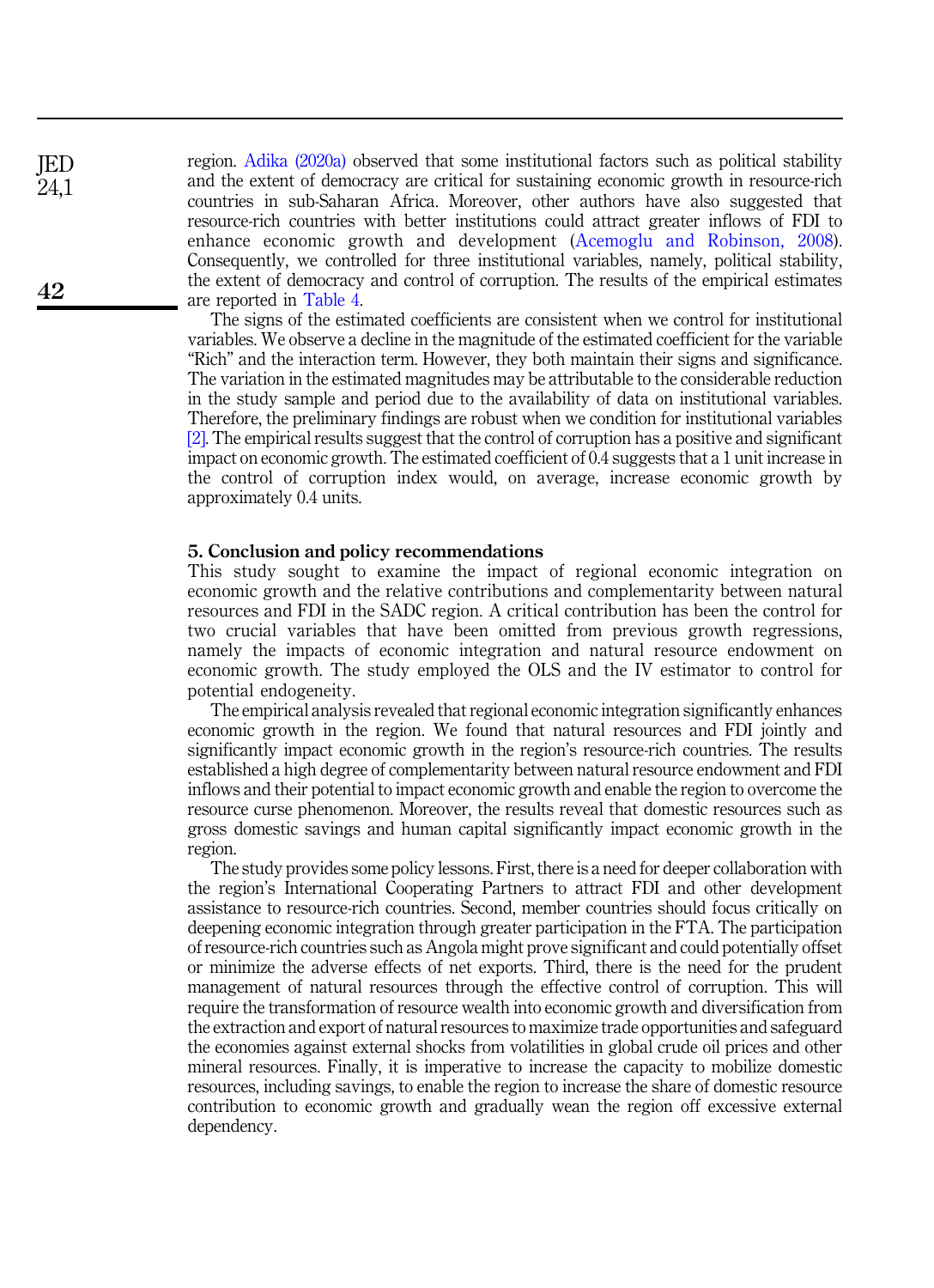<span id="page-10-0"></span>

| Variables                                                                                                                                                                                                                                                                                                                                                                                                            | OLS random effects<br>Model 1                                                                                                                                        | Model <sub>2</sub>                                                                                                                                                    | Model 1                                                                                                                                                        | Model 2<br>G2SLS-random effects                                                                                                                                            |
|----------------------------------------------------------------------------------------------------------------------------------------------------------------------------------------------------------------------------------------------------------------------------------------------------------------------------------------------------------------------------------------------------------------------|----------------------------------------------------------------------------------------------------------------------------------------------------------------------|-----------------------------------------------------------------------------------------------------------------------------------------------------------------------|----------------------------------------------------------------------------------------------------------------------------------------------------------------|----------------------------------------------------------------------------------------------------------------------------------------------------------------------------|
| Official development assistance<br>Foreign direct investment<br>Gross domestic savings<br>Natural resource rent<br>Control of corruption<br>Trade openness<br>Human capital<br>Rich*fdi<br><b>SADC</b><br><b>Rich</b>                                                                                                                                                                                                | $0.00644*0.00382$<br>0.00882 (0.00543)<br>$-0.00135(0.00795)$<br>0.00996 (0.00834)<br>0.00209 (0.00240)<br>$0.0194*(0.0109)$<br>$0.752**$ $(0.339)$<br>0.313 (0.198) | 0.0105*** (0.00364)<br>$0.0125***$ (0.00333)<br>0.00202 (0.00435)<br>0.0484* (0.0259)<br>$-0.0413*0.0247$<br>0.0113 (0.00757)<br>$-0.508***00.192$<br>0.434** (0.198) | 0.00711* (0.00386)<br>0.0123** (0.00500<br>0.00269 (0.00269)<br>$-0.00274(0.00852)$<br>0.0118 (0.00802)<br>0.0140 (0.0113)<br>$0.683*(0.356)$<br>0.297 (0.202) | 0.0120*** (0.00339)<br>0.0105*** (0.00363)<br>0.0534** (0.0266)<br>$-0.00186(0.00228)$<br>0.0103 (0.00770)<br>$-0.621***$ (0.238)<br>$-0.0425*(0.0247)$<br>0.484** (0.205) |
| Durbin-Wu-Hausman $(p$ -value)<br>Political stability<br>Observations<br>Democracy<br>Constant<br>Wald $\chi^2$<br>Years                                                                                                                                                                                                                                                                                             | 0.000650 (0.0105)<br>$-0.591(20.86)$<br>0.00690 (0.125)<br>$-0.390**0.197$<br>45.41 ***<br>191                                                                       | $-28.08(22.05)$<br>0.0151 (0.0110)<br>$-0.403**$ (0.183)<br>0.0182 (0.110)<br>43.10***<br>181                                                                         | $-19.85(22.78)$<br>0.0102 (0.0114)<br>$-0.0307(0.133)$<br>$-0.361*(0.197)$<br>34.81 ***<br>0.9225<br>181                                                       | $-25.74(22.13)$<br>$-0.467**$ (0.201)<br>0.0141 (0.0111)<br>0.0368 (0.113)<br>39.13***<br>0.0000<br>181                                                                    |
| Data on institutional variables were sourced from the Worldwide Governance Indicators (2019). The data covers the period 1996–2017. The sample of countries was<br>reduced to 11 due to insufficient data on institutional variables in some countries<br>Note(s): *** $p < 0.01$ , ** $p <$<br>Table 4.<br>Empirical estimates of<br>economic growth in<br>SADC with control for<br>institutions<br>$(1996 - 2017)$ | 0.05 and $*_p$ < 0.1. (Standard errors in parentheses)                                                                                                               |                                                                                                                                                                       |                                                                                                                                                                | Economic<br>growth in<br>SADC<br>43                                                                                                                                        |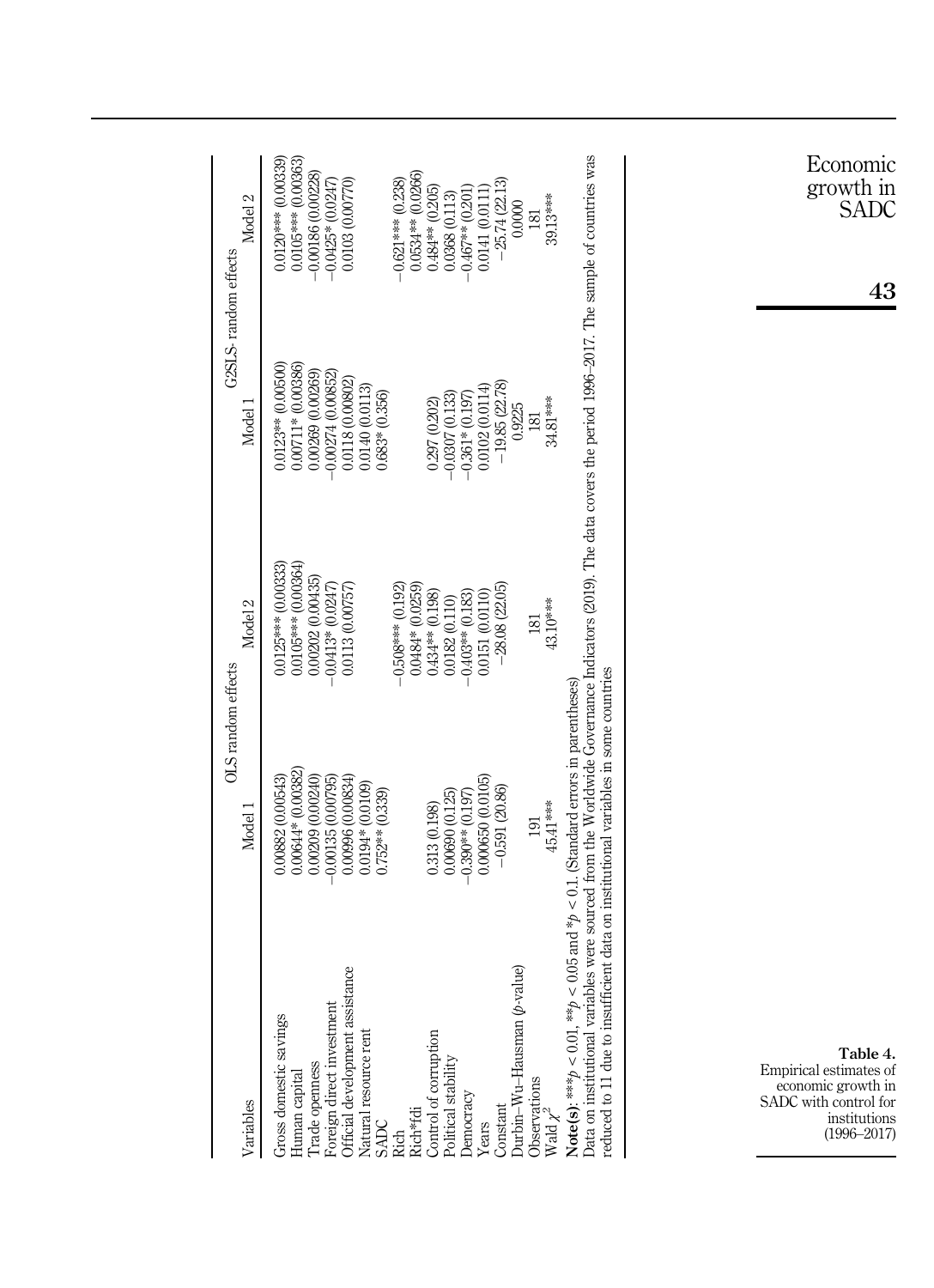**IED** 24,1

44

#### Notes

- <span id="page-11-14"></span>1. Both OLS RE and G2SLSRE IV were estimated with a time trend to control for the trend stationary variables. The study did not consider the choice of FE estimation because of the dummy variables in the estimated equations, which would be differenced away by the FE estimation. The study employed internal instruments of two-period lags for gross domestic savings, official development assistance, natural resource rent, foreign direct investment and trade openness in the IV regression.
- <span id="page-11-16"></span>2. The Durbin–Wu–Hausman test ruled in favor of the IV estimates in Model 2. A suspicion of multicollinearity between the institutional variables was verified. The correlation matrix and the Variance Inflation Factors (VIF) suggest the absence of multicollinearity.

#### <span id="page-11-15"></span>References

- Acemoglu, D. and Robinson, J. (2008), The Role of Institutions in Growth and Development, World Bank, Washington DC.
- <span id="page-11-2"></span>Adeniyi, O.A., Omisakin, D., Olusegun, A., Egwaikhide, F. and Oyinlola, A. (2012), "Foreign direct investment, economic growth, and financial sector development in small open developing economies", Economic Analysis and Policy, Vol. 42 No. 1, pp. 105-127.
- <span id="page-11-10"></span>Adika, G. (2020a), "Economic growth dynamics between resource-rich and resource-poor countries in sub-Saharan Africa: the role of politics and institutions", *African Development Review*, Vol. 32 No. 3, pp. 303-315.
- <span id="page-11-1"></span>Adika, G. (2020b), "Sustaining economic growth in COMESA: challenges and prospects", International Journal of Finance and Economics, Vol. 27 No. 1, pp. 1-11, doi: [10.1002/ijfe.2153](https://doi.org/10.1002/ijfe.2153).
- <span id="page-11-3"></span>Ahmed, S. (2014), "FDI and Localized Productivity Spillovers: Evidence from Developing and Transitional Countries", Job Market Paper, George Washington University.
- <span id="page-11-4"></span>Alege, P.O. and Adeyemi, O. (2014), "Foreign direct investment and economic growth in ECOWAS: a system-GMM approach", *Covenant Journal of Business and Social Sciences*, Vol. 5 No. 2, pp. 1-22.
- <span id="page-11-5"></span>Alfaro, L., Chanda, A., Kalemli-Ozcan, S. and Sayek, S. (2006), "How does foreign direct investment promote economic growth? Exploring the effects of financial markets on linkages", NBER Working Paper 12522, Cambridge, MA.
- <span id="page-11-8"></span>Auty, R.M. (Ed.) (2001), Resource Abundance and Economic Development, Oxford University Press, Oxford.
- <span id="page-11-6"></span>Bermejo Carbonell, J. and Werner, R.A. (2018), "Does foreign direct investment generate economic growth? A new empirical approach applied to Spain", Economic Geography, Vol. 94 No. 4, pp. 425-456.
- <span id="page-11-0"></span>Biyase, M. and Rooderick, S. (2017), "Determinants of growth in SADC countries: a fixed effect vector decomposition approach", International Journal of Economics and Financial Issues, Vol. 7 No. 4, pp. 746-751.
- <span id="page-11-13"></span>Bong, A. and Premaratne, G. (2018), "Regional integration and economic growth in Southeast Asia", Global Business Review, Vol. 19 No. 6, pp. 1403-1415.
- <span id="page-11-12"></span>Bose, T.K. and Bristy, J.F. (2017), "Are countries participating in regional integration performing better in growth and liberalization than non-participators? A study on European countries", International Journal of Business and Management, Vol. 12 No. 2, pp. 171-198.
- <span id="page-11-7"></span>Burnside, C. and Dollar, D. (2004), "Aid, policies, and growth: reply", American Economic Review, Vol. 94 No. 3, pp. 781-784.
- <span id="page-11-11"></span>Crespo-Cuaresma, J., Dimitz, M.A. and Ritzberger-Griinwald, D. (2017), "Growth effects of European integration: implications for EU enlargement", in Paganetto, L. (Ed.), The Political Economy of the European Constitution, Routledge, London, pp. 75-89.
- <span id="page-11-9"></span>Ding, N. and Field, B.C. (2005), "Natural resource abundance and economic growths", Land Economics, Vol. 81 No. 4, pp. 496-502.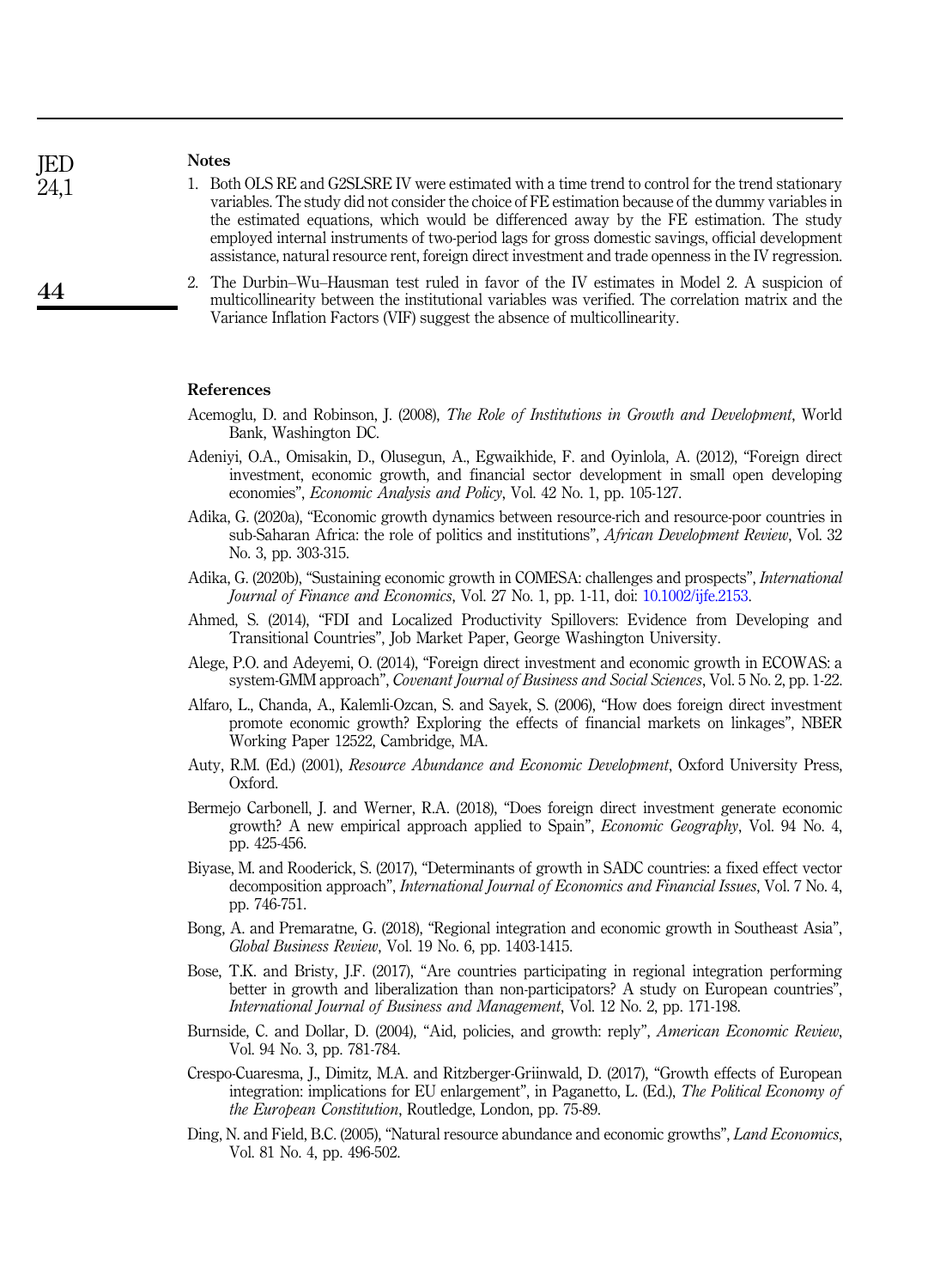- <span id="page-12-0"></span>Guillaumont, P. (2012), "Aid and African development", in Aryeetey, E., Devarajan, S., Kanbur, R. and Kasekende, L. (Eds.), The Oxford Companion to the Economics of Africa, Oxford University Press.
- <span id="page-12-9"></span>Havranek, T., Horvath, R. and Zeynalov, A. (2016), "Natural resources and economic growth: a metaanalysis", World Development, Vol. 88, pp. 134-151.
- <span id="page-12-10"></span>Henrekson, M., Torstensson, J. and Torstensson, R. (1997), "Growth effects of European integration", European Economic Review, Vol. 41 No. 8, pp. 1537-1557.
- <span id="page-12-18"></span>Im, K.S., Pesaran, M.H. and Shin, Y. (2003), "Testing for unit roots in heterogeneous panels", *Journal of* Econometrics, Vol. 115 No. 1, pp. 53-74.
- <span id="page-12-13"></span>Kamau, N.L. (2010), "The impact of regional integration on economic growth: empirical evidence from COMESA, EAC, and SADC trade blocs", American Journal of Social and Management Sciences, Vol. 1 No. 2, pp. 150-163.
- <span id="page-12-7"></span>Kangning, X. and Jian, W. (2006), "An empirical study of a linkage between natural resource abundance and economic development", Economic Research Journal, Vol. 1, pp. 78-89.
- <span id="page-12-8"></span>Lederman, D. and Maloney, W. (2002), "Open Questions about the Link between Natural Resources and Economic Growth: Sachs and Warner Revisited", World Bank Working Paper, The World Bank, Washington, DC.
- <span id="page-12-19"></span>Levin, A., Lin, C.F. and Chu, C.S.J. (2002), "Unit root tests in panel data: asymptotic and finite-sample properties", Journal of Econometrics, Vol. 108 No. 1, pp. 1-24.
- <span id="page-12-17"></span>Malikane, C. and Chitambara, P. (2017), "Foreign direct investment, democracy and economic growth in Southern Africa", African Development Review, Vol. 29 No. 1, pp. 92-102.
- <span id="page-12-4"></span>Mallik, G. (2008), "Foreign aid and economic growth: a cointegration analysis of the six poorest african countries", Economic Analysis and Policy, Vol. 38 No. 2, pp. 251-260.
- <span id="page-12-1"></span>Moyo, C.Z. and Khobai, H. (2018), "Trade openness and economic growth in SADC countries", International Economics, Vol. 71 No. 4, pp. 417-436.
- <span id="page-12-2"></span>Olamide, E.G. and Maredza, A. (2019), "A dynamic regression panel approach to the determinants of monetary policy and economic growth", African Journal of Economic and Management Studies, Vol. 10 No. 3, pp. 385-399.
- <span id="page-12-3"></span>Ozekhome, H.O. (2017), "Foreign aid, foreign direct investment, and economic growth in ecowas countries: are there diminishing returns in the aid-growth nexus?", West African Journal of Monetary and Economic Integration, Vol. 17 No. 1, pp. 61-84.
- <span id="page-12-20"></span>Pesaran, M.H. (2007), "A simple panel unit root test in the presence of cross-section dependence", Journal of Applied Econometrics, Vol. 22 No. 2, pp. 265-312.
- <span id="page-12-12"></span>Rahman, S.H., Khatri, S. and Brunner, H.P. (2012), Regional Integration and Economic Development in South Asia, Edward Elgar Publishing, Northampton, MA.
- <span id="page-12-15"></span>Rebelo, S. (1991), "Long-run policy analysis and long-run growth", Journal of Political Economy, Vol. 99 No. 3, pp. 500-521.
- <span id="page-12-5"></span>Rehman, S.U. and Ahmad, H.K. (2016), "The impact of foreign capital inflows on economic growth: pooled mean group analysis for developing countries", Pakistan Economic and Social Review, Vol. 54 No. 2, pp. 191-203.
- <span id="page-12-6"></span>Sachs, J.D. and Warner, A.M. (1995), "Natural Resource Abundance and Economic Growth", NBER Working Paper (w5398), NBER.
- <span id="page-12-16"></span>Sachs, J.D. and Warner, A.M. (1997), "Fundamental sources of long-run growth", The American Economic Review, Vol. 87 No. 2, pp. 184-188.
- <span id="page-12-11"></span>Sadiq, A. and Ghani, E. (2007), South Asia's Growth and Regional Integration, Macmillan India, Washington DC.
- <span id="page-12-14"></span>Solow, R.M. (1956), "A contribution to the theory of economic growth", *Quarterly Journal of* Economics, Vol. 70 No. 1, pp. 65-94.

SADC

45

Economic growth in